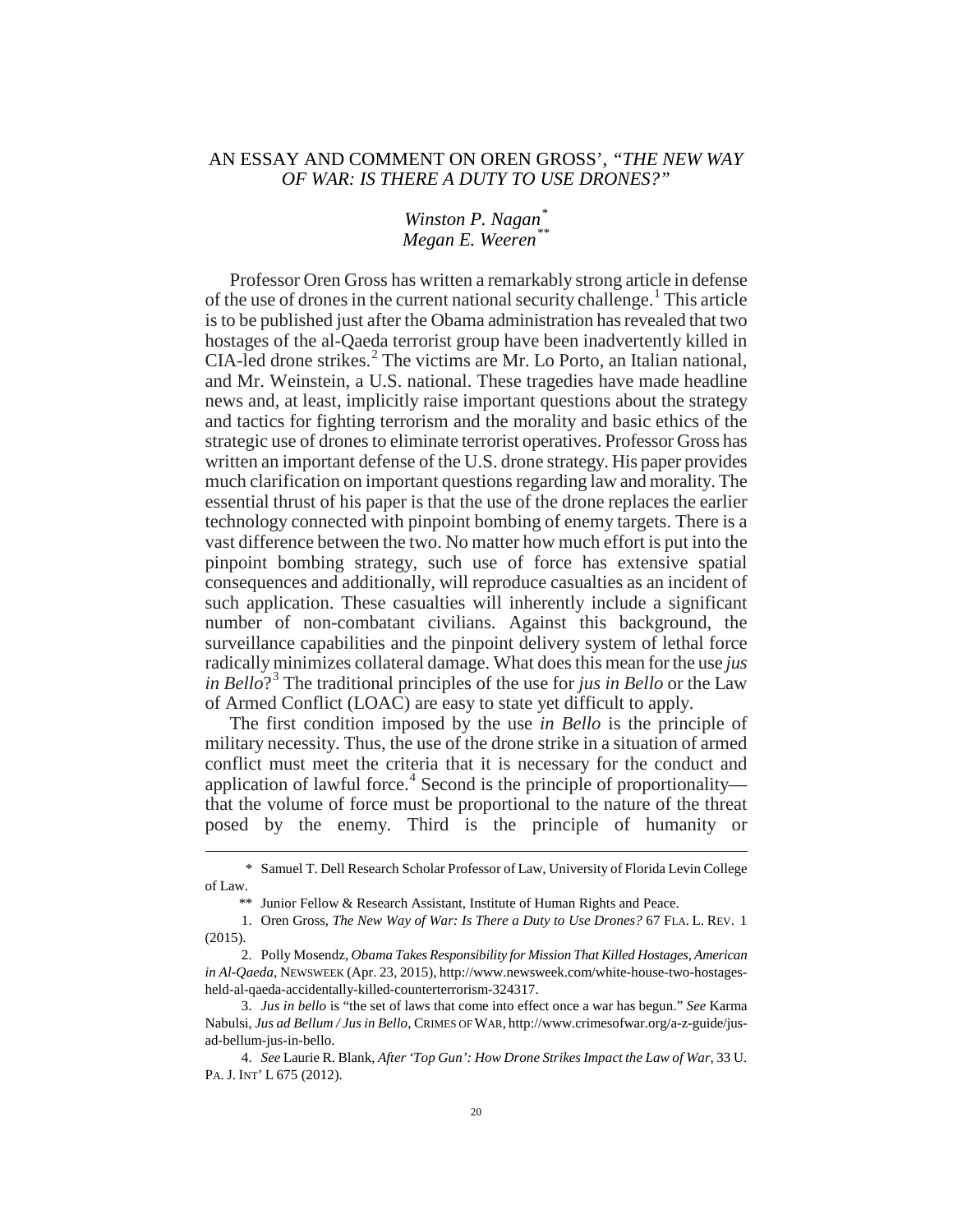humanitarianism. This principle requires an understanding of necessity and proportionality in terms of the prospect of non-combative casualties. The law of armed conflict requires that a distinction be made between combatants and civilians and every effort should be made to insulate civilians from the destructive consequences of the use of force in armed conflict. From this perspective, Gross sees a justification for the use of drones as a no-brainer. In short, the drone—with its specialized surveillance and delivery system features—gives new meaning to the principle of pinpoint targeting. It clearly meets the test of proportionality. Additionally, since it is pinpoint and targeted at the specific terrorist operators, the collateral damage, with regard to civilian casualties, meets the test of respect for humanitarian principles far more effectively than earlier technical developments in weapon systems. Indeed, so confident is Gross of his defense of the drone weapon systems that he in fact claims that the law of war compels the use of drones because it represents a technology that clearly meets the requirements of proportionality and humanitarianism.

The article's usefulness extends beyond the laws of war and provides the reader with an insightful overview of the technical development and multiple uses of drone technology. Thus he has brought to the attention of non-experts important insights into the near-revolutionary development in technological capability associated with the drone issue. The deeper point here is that technological developments in weapon systems have tended in history to be more lethal and exponentially destructive. In the context of nuclear weapons, Albert Einstein suggested that the creative fruits of science should serve to benefit rather than curse mankind. What is significant about the drones is that it is a technology that essentially reduces the degree of destructiveness when used in armed conflict. It does not eliminate collateral damage but instead radically reduces it.

Ultimately, both the spatial and the humanitarian elements of collateral damage are significantly diminished when using the drone technology. It is in this sense that Gross makes an important point that there may be an obligation to deploy and use the drone technologies, rather than other imprecise methods of interdiction. In this sense, an important point has been made that in the larger context of moral sensibility the drone improves military performance while minimizing collateral damage and thus it has become a weapon of choice in the War on Terror.

However, there are some aspects of Gross' article that could bear some amplification and these issues include the context of the War on Terror, the problem of drone strikes in other sovereign states, and the problems drones pose when it is recognized that the drone strikes appear to have the quality of an extra-judicial execution, or a political assassination. This suggests that there needs to be explicit and strong justification for the use of drones in a way that overcomes these concerns. I'll start with the War on Terror.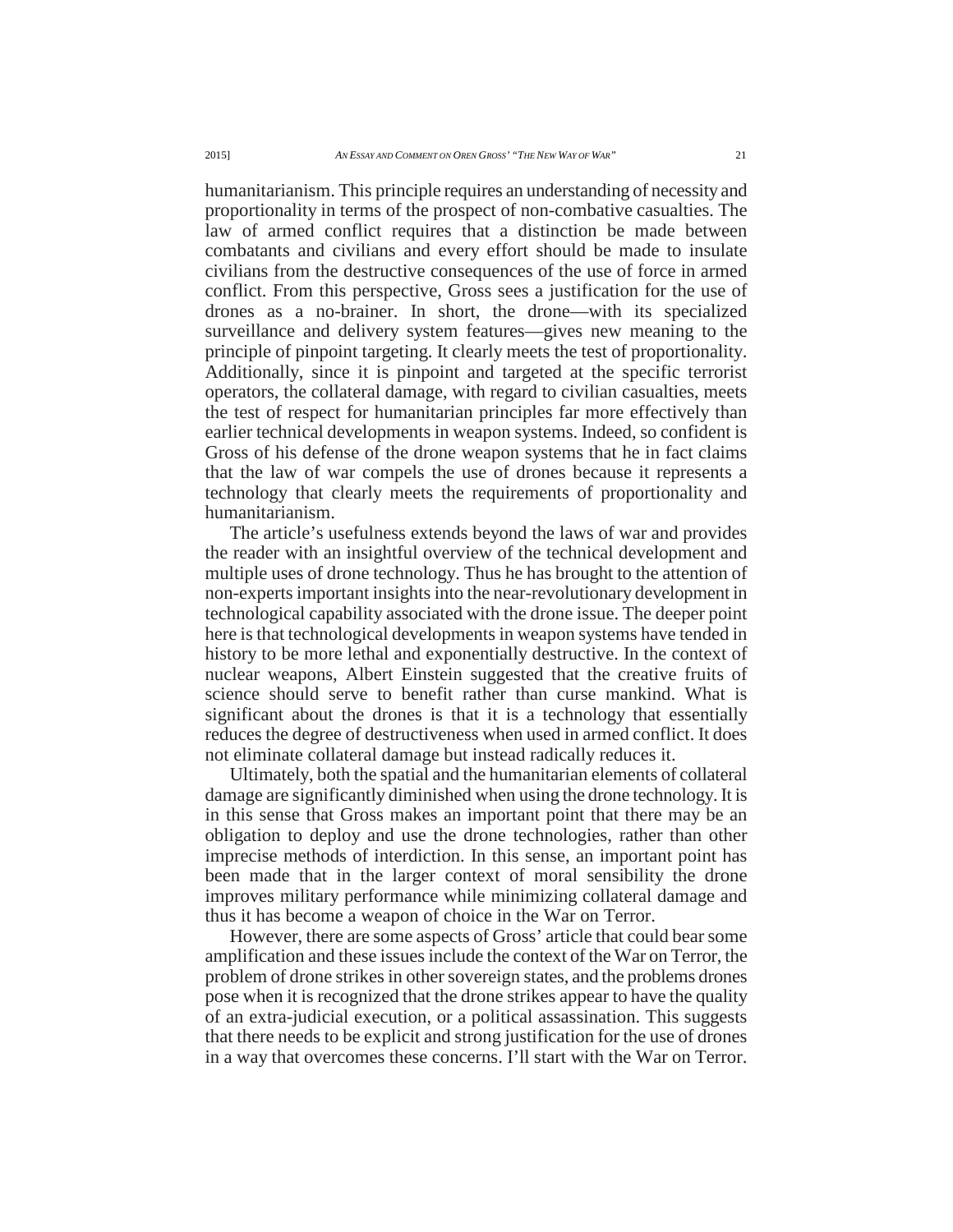## I. THE WAR ON TERROR

Technically speaking, the War on Terror is not a war in the strictly legal sense. The traditional war is of armed conflict between nation-states. This form of conflict is increasingly rare. After the Second World War, the nature of armed conflict with international implications began to change. A predominant form of armed conflict was characterized by the use of armed force to eliminate colonial rule. The methods used by the anti-colonialists were essentially guerilla warfare. Effectively this meant high-intensity conflict, but largely internal to the colonial state. There is a difference between a guerilla fighter and a terrorist. The guerilla fights but wants to live. The terrorist has given up on life; the terrorist does not care whether he lives or dies.<sup>[5](#page-2-0)</sup> This makes protecting against the terrorist more difficult.

During the Algerian War of Independence, the guerilla movement demonstrated that it could adopt terrorist methods. There, it was asserted that terrorism is the weapon of the weak. Since that time, armed struggle has taken a slow mutation from guerilla-inspired precepts of fighting for self-determination and terrorist organizations that specialize in terror for the sake of targeting a status quo they do not like and or inventing a religious impulse to justify terrorist attacks on anything or anybody whose conduct they deem to be a religious offense. A notorious illustration of this resulted from the publication of Salman Rushdie's book *The Satanic Verses*. [6](#page-2-1) The book was a satire and it offended the Iranian clerical class, which issued a Fatwa for his elimination.

The tragic events of 9/11 are an indicator that global terrorism is a real security threat to the United Sates and other members of the community of sovereign states. The lethality of the terrorist attacks on the US led the Bush administration to acknowledge that the US was in a state of war, in a functional sense, against a major international terrorist operation: al-Qaeda. What was important is that the War on Terror was a radically different kind of war-like engagement for the United States. The terrorist entity operated with great secrecy; it was an entity with no obvious elements of responsibility, or accountability and it represented a minimal level of transparency. Terrorist operators infused themselves into civilian communities to make themselves indistinguishable from non-combatant society members. The most dangerous threat posed by terrorist groups was the unpredictability of the "who, when, where and how" terrorist strikes would occur. Conventional approaches to armed conflict did not seem to work effectively in this context. It was quickly determined that the most important need required by the US security establishment was enhanced, upgraded, and more effective intelligence.

<span id="page-2-1"></span><span id="page-2-0"></span> <sup>5.</sup> Robert A. Pape, *The Strategic Logic Of Suicide Terrorism*, 97 AM. POL. SCI. REV. <sup>343</sup> (2003).

<sup>6.</sup> SALMAN RUSHDIE, THE SATANIC VERSES (Viking Penguin 1989).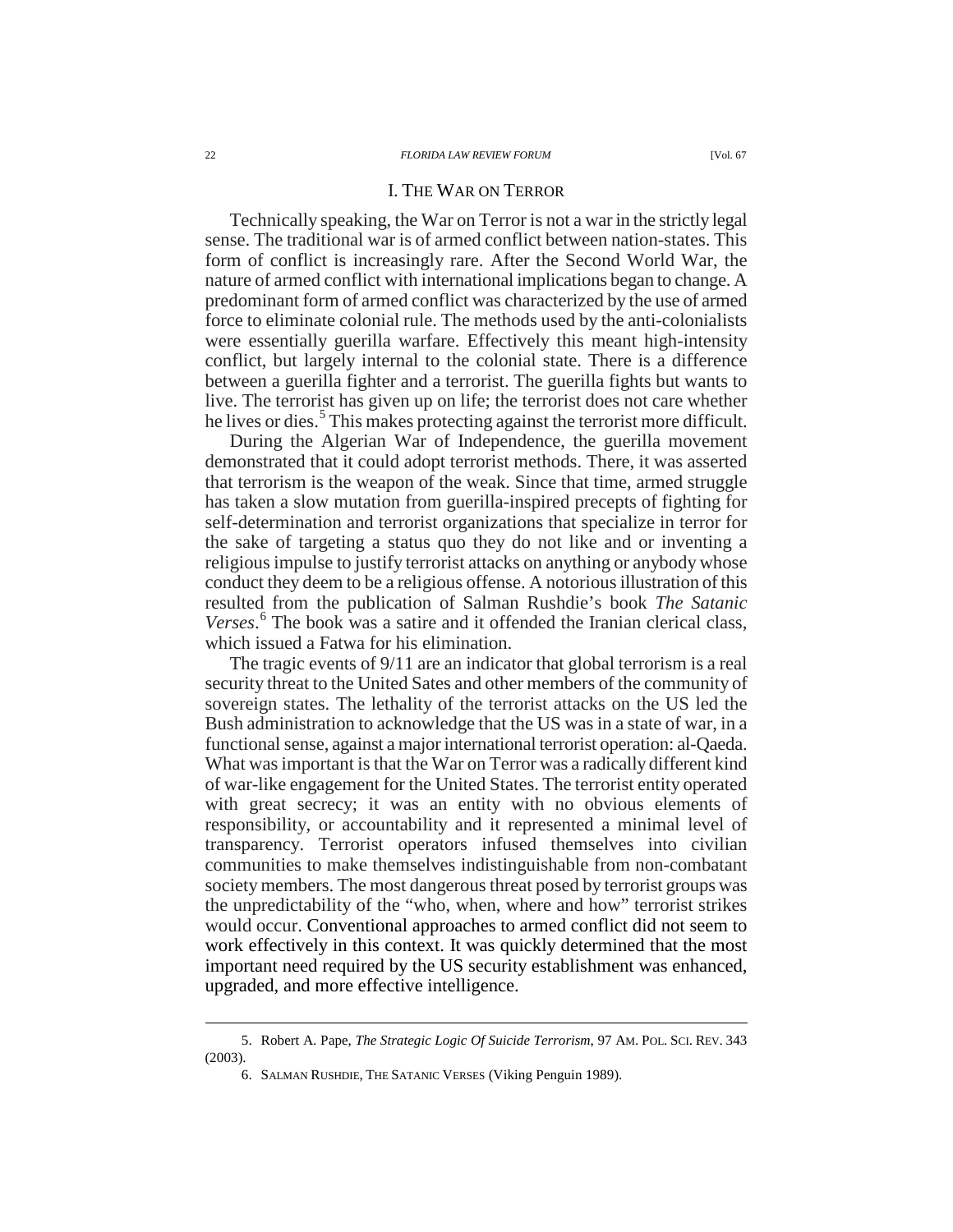The primary battlefield in the War on Terror remains therefore, the intelligence battlefield. However, the intelligence community in general is not an open book, it thrives not on transparency but on secrecy. This presents a concern in a rule-of –law democracy. In our legal and political culture, the leaders are to be politically accountable for the conduct of war to the extent that the use of drones is dictated by their technological capacity and the definition of intelligence needs. The conduct of the War on Terror using drones and intelligence operatives still leaves a great deal that is unexplained. It bears reminding that the intelligence emphasis is largely dictated by the unpredictability and prospective lethality of terrorist operations. It is not clear to me that Gross has brought these issues out as effectively as I think he should have.

We now move to specific issues, starting with the problem of using drones within the borders of other sovereign states.

## II. DRONES AND THE ISSUE OF SOVEREIGNTY

Pakistan, a U.S. ally, has protested the use of drone attacks inside Pakistani territory. The protest is more or less based on the charge that these attacks violate the sovereignty of Pakistan. So far as I understand it, according to the U.S., if a sovereign state is not capable of controlling and regulating a terrorist presence in its borders and those terrorists are in the business of attacking that state's own allies, then those allies may take such measures as to reasonably interdict the problem of terrorist attacks against them. In my view, the Pakistan claim to sovereignty is weakened by this argument and it is made weaker still by supplemental arguments.

It is widely acknowledged that Pakistan's border with Afghanistan has been a porous border. Terrorists have used this weakness and thus Pakistan territory has become a safe haven.<sup>[7](#page-3-0)</sup> From this refuge, they return to attack US and allied forces and Pakistan has been unable to prevent this.

The closest we come to a definition of sovereignty in the UN Charter is article  $2.4<sup>8</sup>$  $2.4<sup>8</sup>$  $2.4<sup>8</sup>$ . This article stresses that central to the issue of sovereignty is the territorial integrity and political independence of the state. The essential breach of Pakistan's territorial integrity has, in effect, come from the terrorist invasion of Pakistani territorial space. When the U.S. uses drones to remove the terrorist invaders, it is facilitating the restoration of the territorial integrity of its ally, Pakistan.

The terrorist presence in Pakistan not only creates a safe haven for the terrorist, but also resists any effort of that government to bring them under state control and state law. To the extent that they resist Pakistan's efforts to control and regulate them by law, they are also diminishing the political independence of the state of Pakistan. The drone strikes diminish terrorists

<span id="page-3-1"></span><span id="page-3-0"></span> <sup>7.</sup> Rizwan Zeb, *Cross Border Terrorism Issues Plaguing Pakistan–Afghanistan Relations.* <sup>4</sup> THE CHINA AND EURASIA F. Q., no. 2, 2006.

<sup>8.</sup> U.N. Charter art. 2 para. 4.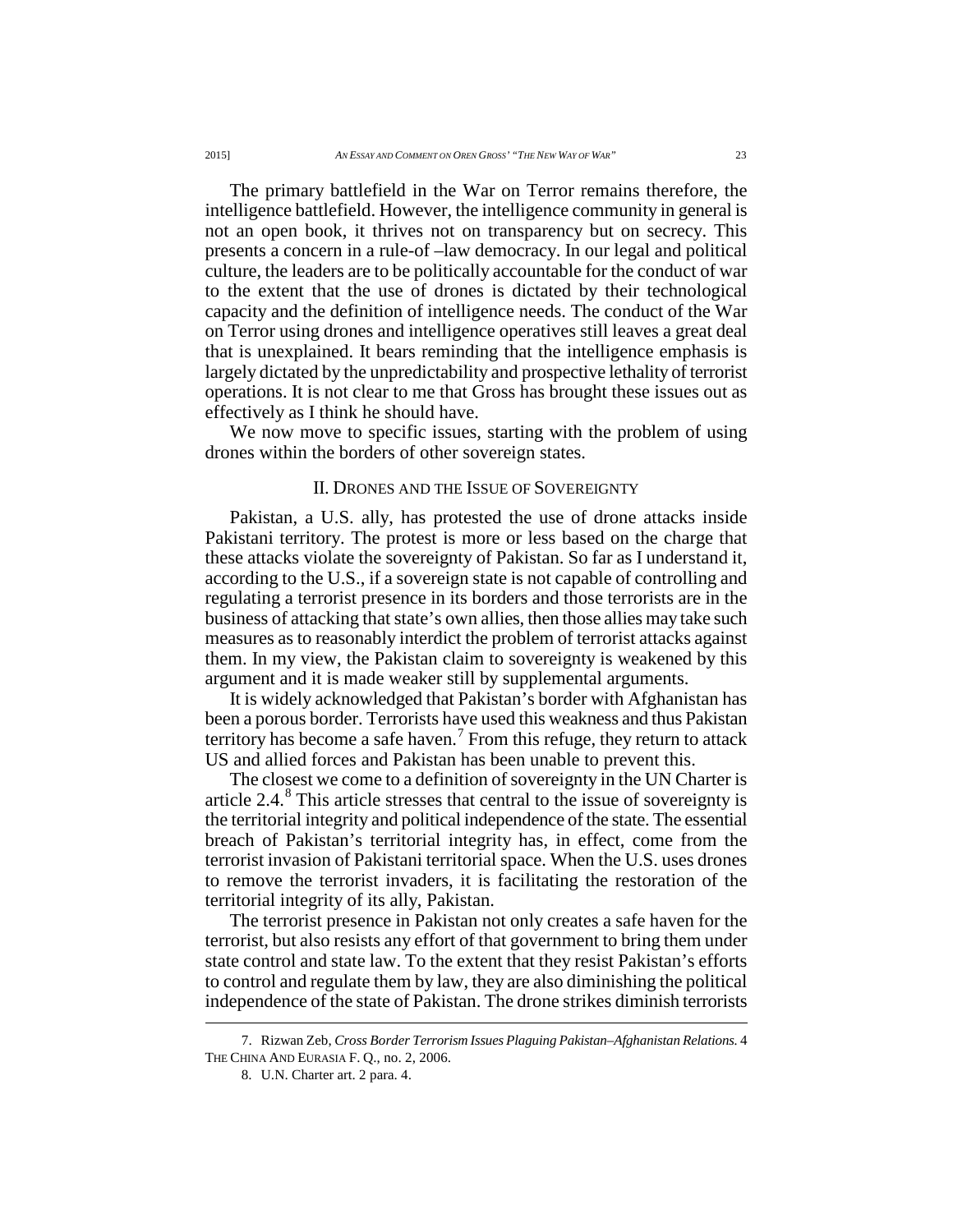control over Pakistani space and therefore enhances Pakistan's political independence. These further arguments, which note that Pakistan's claim that its sovereignty has been compromised, are directed at the wrong party. The argument for the defense of Pakistani sovereignty in this context is extremely weak.

## III. TARGETING TERRORISTS WITH DRONE STRIKES

Two of the most important legal and moral issues here are that (1) drone strikes amount to extra-judicial executions, or (2) they amount to political assassinations. On their face, in a literal sense, a drone strike is a form of extra-judicial execution and a drone strike on its face would appear to look like a political assassination. Therefore, it would be important that the issue of the right to use drone strikes emerge with a justification that can trump these two assertions of concern. It seems to us that the best justification for the drone strikes, which target terrorist organizers and operatives, is that the War on Terror in reality is a variant on the normal understanding of war. However, the lethality of terrorism requires that a deeper understanding of self-defense be developed that is suited to the nature of the conflict and the threat it represents.

To avoid the implications that drone attacks are simply extra-judicial executions or political assassinations, it would seem to us that the intelligence predicate, which triggers the use of drones, must meet the standard of an anticipatory self-defense justification system. This means that the special circumstances of the War on Terror, for example, its unpredictability, lethality, and its infusion into general community social processes, means that the use of anticipatory self-defense must be "reasonable" in the context conditions of the conflict. This essentially means that intelligence itself must be able to assay a deeper and broader level of contextual description and analysis. For example, it might start with the identification of participators, in particular, the targets of the attack. There should be some evidence about the target as an instrument of terrorist activity and it would be useful to know something about the perspectives of the potential targets, such as the strength or weakness of their identification as terrorist, a sense of knowing what they really want, and—however distorted—what their expectations are with regard to the basis of power of the terrorists.

One base of power would be finding territorial sanctuary to reorganize, refit, and prepare for more action. The intelligence community should give us an appraisal of the temporal limits of the opportunity to eliminate the terrorist entity. Its analysis should also include an understanding of the level of the institutionalization of the community process where the terrorist gained safe haven, to determine how organized or anarchic these community processes are. Further, if there's evidence of an imminent attack or crisis, there should be indication that the only meaningful